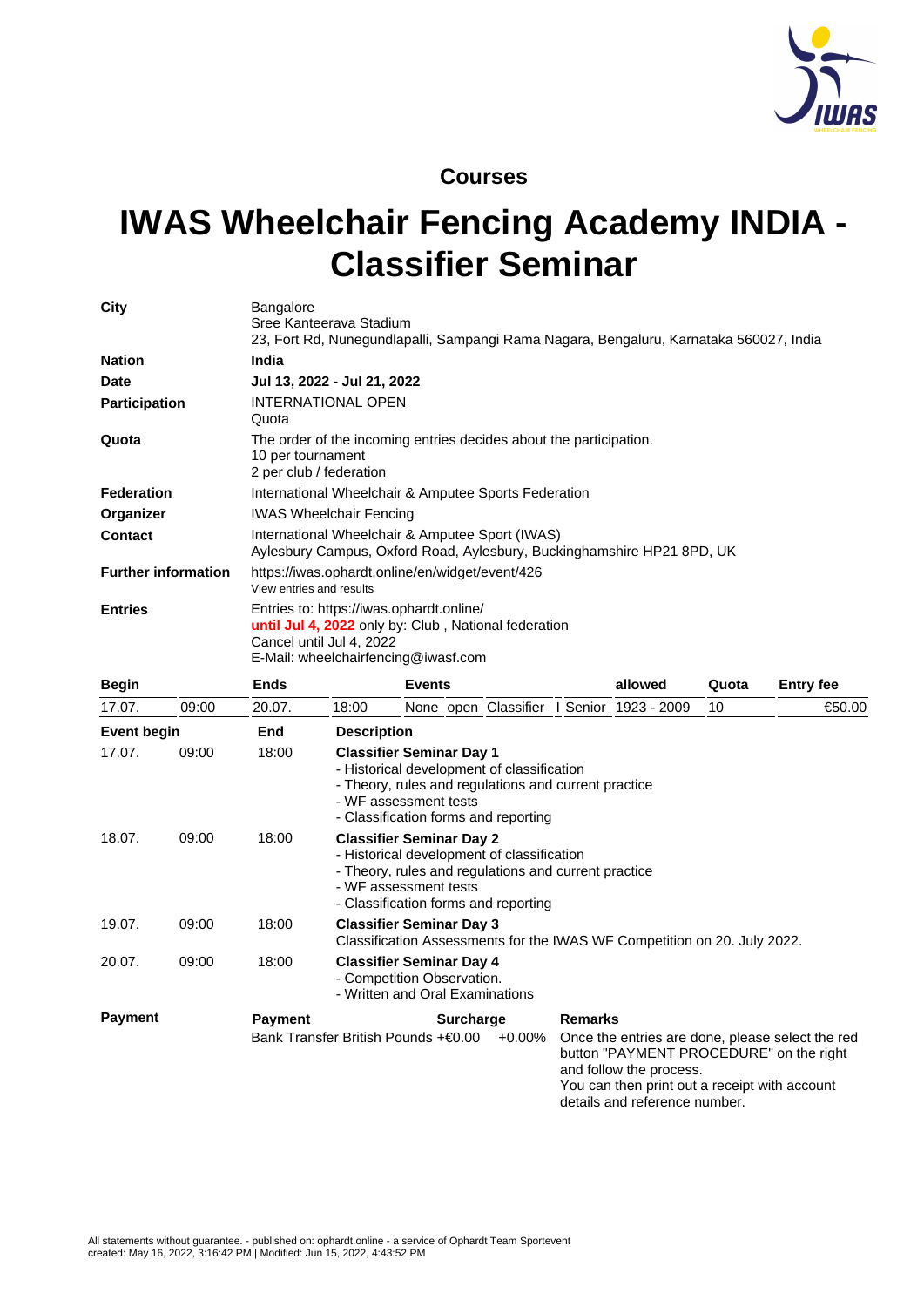

| Head instructor /<br>manager | Anita Laszlo (IWAS WF - Head of Classification)                                                                                                                                                                                                                                                                                                                                                                                                                                                                                                                                                                                                                                                                                                                                                                                                                                                                                                                                                                                                                                                                                                                                       |         |  |  |  |  |  |
|------------------------------|---------------------------------------------------------------------------------------------------------------------------------------------------------------------------------------------------------------------------------------------------------------------------------------------------------------------------------------------------------------------------------------------------------------------------------------------------------------------------------------------------------------------------------------------------------------------------------------------------------------------------------------------------------------------------------------------------------------------------------------------------------------------------------------------------------------------------------------------------------------------------------------------------------------------------------------------------------------------------------------------------------------------------------------------------------------------------------------------------------------------------------------------------------------------------------------|---------|--|--|--|--|--|
| <b>Booking options</b>       | Double Room Rate - Additional night                                                                                                                                                                                                                                                                                                                                                                                                                                                                                                                                                                                                                                                                                                                                                                                                                                                                                                                                                                                                                                                                                                                                                   | £80.00  |  |  |  |  |  |
|                              | Double Room Rate (per person, 1 night)                                                                                                                                                                                                                                                                                                                                                                                                                                                                                                                                                                                                                                                                                                                                                                                                                                                                                                                                                                                                                                                                                                                                                | £80.00  |  |  |  |  |  |
|                              | Double Room Rate (per person, 2 nights)                                                                                                                                                                                                                                                                                                                                                                                                                                                                                                                                                                                                                                                                                                                                                                                                                                                                                                                                                                                                                                                                                                                                               | £160.00 |  |  |  |  |  |
|                              | Double Room Rate (per person, 3 nights)                                                                                                                                                                                                                                                                                                                                                                                                                                                                                                                                                                                                                                                                                                                                                                                                                                                                                                                                                                                                                                                                                                                                               | £240.00 |  |  |  |  |  |
|                              | Double Room Rate (per person, 4 nights)                                                                                                                                                                                                                                                                                                                                                                                                                                                                                                                                                                                                                                                                                                                                                                                                                                                                                                                                                                                                                                                                                                                                               | £320.00 |  |  |  |  |  |
|                              | Double Room Rate (per person, 5 nights)                                                                                                                                                                                                                                                                                                                                                                                                                                                                                                                                                                                                                                                                                                                                                                                                                                                                                                                                                                                                                                                                                                                                               | £400.00 |  |  |  |  |  |
| Accomodation                 | The Chancery Pavilion<br>https://chanceryhotels.com/pavilion/                                                                                                                                                                                                                                                                                                                                                                                                                                                                                                                                                                                                                                                                                                                                                                                                                                                                                                                                                                                                                                                                                                                         |         |  |  |  |  |  |
| <b>Directions</b>            | 135 Residency Road, Bengaluru, Karnataka, 560025, India                                                                                                                                                                                                                                                                                                                                                                                                                                                                                                                                                                                                                                                                                                                                                                                                                                                                                                                                                                                                                                                                                                                               |         |  |  |  |  |  |
| Catering                     | Package (Full Board)                                                                                                                                                                                                                                                                                                                                                                                                                                                                                                                                                                                                                                                                                                                                                                                                                                                                                                                                                                                                                                                                                                                                                                  |         |  |  |  |  |  |
| <b>Remarks</b>               | <b>ENTRIES:</b>                                                                                                                                                                                                                                                                                                                                                                                                                                                                                                                                                                                                                                                                                                                                                                                                                                                                                                                                                                                                                                                                                                                                                                       |         |  |  |  |  |  |
|                              | Candidates who wish to become accredited National Classifiers and undertake further training for<br>International Accreditation, must have the following education/professional requirements:<br>-Must be a certified health professional eg, physiotherapists, Medical practitioners, persons with<br>sports science or medical/biological degrees;<br>-Or persons with a technical knowledge of the sport who are no longer involved in an international<br>level with a national team, eg coaches or retired international athletes.<br>Other interested persons may take the course for their own information or to become National<br>Accredited classifiers only.                                                                                                                                                                                                                                                                                                                                                                                                                                                                                                               |         |  |  |  |  |  |
|                              | <b>ACCOMMODATION</b><br>The accommodation that is offered by the Local Organizers must be requested through the<br>following forms and the cost paid to IWAS.                                                                                                                                                                                                                                                                                                                                                                                                                                                                                                                                                                                                                                                                                                                                                                                                                                                                                                                                                                                                                         |         |  |  |  |  |  |
|                              | ACCOMODATION FORM: https://forms.gle/WQ9tt7WhoYTmNnkS7<br>FLIGHT DETAILS FORM: https://forms.gle/rTpJWSRinW8EhxBJ8<br>In the accommodation rate is included:<br>- hotel (double room)<br>- 3 meals per day<br>- transportation from/to airport and between hotel and venue<br>Participants can organize their own accommodation, in this case transportation and meals will not<br>be provided.<br><b>COURSE CONTENT:</b><br>The course is designed to inform and guide trainees through the process and understanding of<br>wheelchair Fencing classification. Practical sessions will demonstrate the techniques and approach<br>taken. Participants will observe and take part in classification of athletes and observation of athletes<br>during competition.<br>ASSESSMENT:<br>Trainees will be assessed on their competency and understanding and will take a written<br>examination as well as any oral questioning deemed necessary. Where appropriate trainees will be<br>awarded a certificate for a National Accredited Classifier, or once the international standards and<br>experience have been achieved, International Accredited Classifier Status will be awarded. |         |  |  |  |  |  |

COVID regulations:

Participants must check, and ensure they can meet all the requirements and countermeasures for